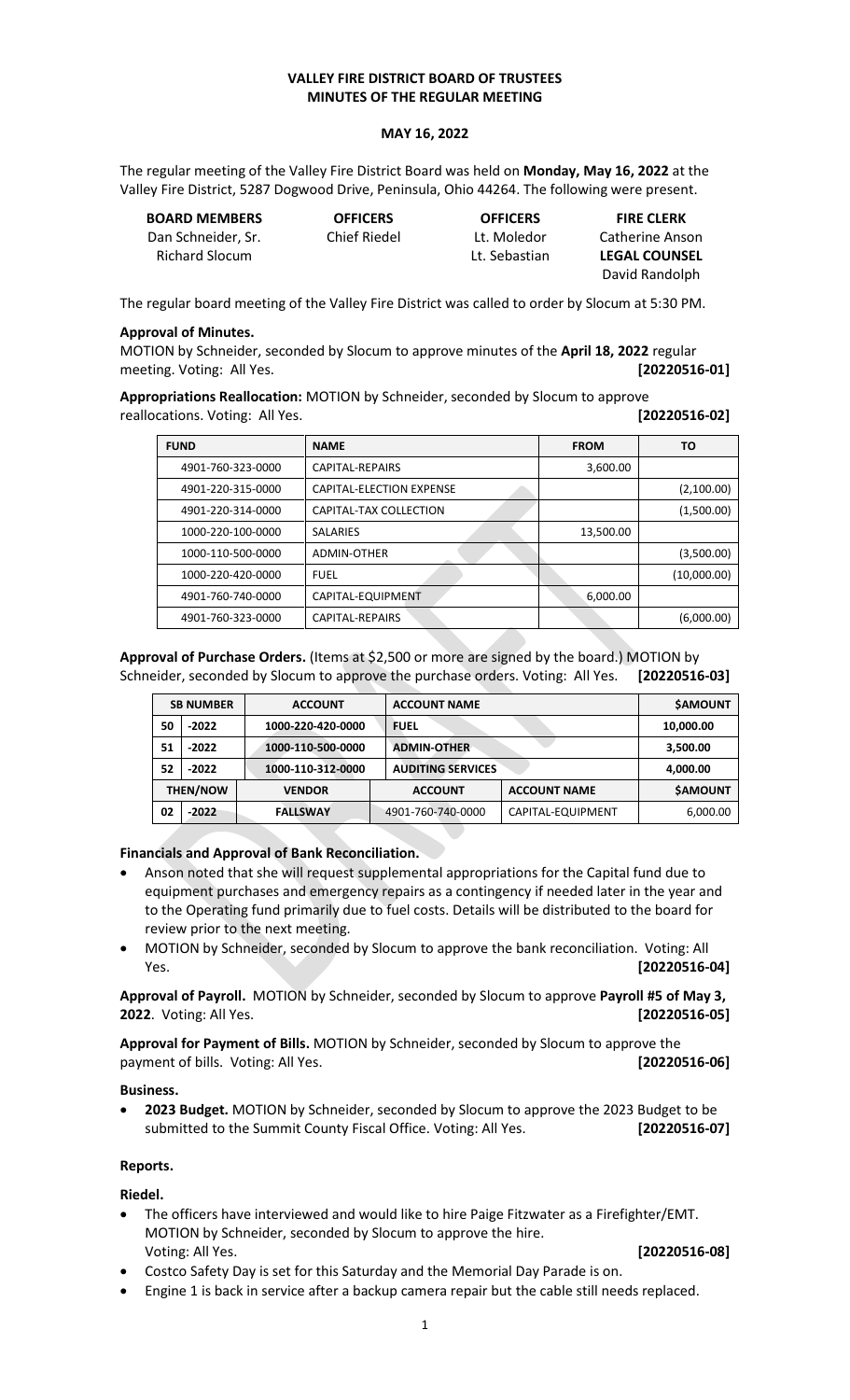# **VALLEY FIRE DISTRICT BOARD OF TRUSTEES MINUTES OF THE REGULAR MEETING**

### **MAY 16, 2022**

- Engine 2 has an air leak.
- **Charging for Rescue Services**. Legal Counsel Schrader indicated prior to the meeting that it is permissible to charge for rescue services. Riedel checked with Life Force and they would be able to bill the patient for these services. We need to come up with a billing schedule, forms, and method of collecting billing information for those calls where transport is not used.
- **Charging Inspection Fees**. The county collects and keeps fees for major building inspections conducted by the department. We would be able to directly charge for other inspections such as for adoption cases or annual inspections. We will need to come up with a billing schedule, procedures and forms.
- **Staffing Model.** The current staffing model is no longer working and we should start to consider other models. Our roster has shrunk and we are experiencing difficulty filling all shifts. Raises may help in attracting new hires but we can't compete with the salaries offered by full-time departments. And full-time departments who pay triple for overtime are still experiencing hiring shortages. Moledor indicated we have received seven applications since January and 3 of those had no certifications.
- **ARPA Grant.** He and Anson are looking at a one-time grant opportunity due June 10 for help with new hires and incentive pay for those currently working. The board agreed to pursue that grant.

### **Riedel for Duber.**

- Duber is working a shift tonight.
- In addition to updates on the engines, Car 2 is out of service for a look at the fuel system.
- The new county water trailer is due to be in service in June.

## **Riedel for Packard.**

- Packard is out of town today.
- While there were no COVID call offs this month, they did experience difficulty filling shifts due to other call offs. McVey collected overtime this month for filling in and going over the base 212 hours per pay period.
- He expressed appreciation for everyone who helped out with the pancake breakfast including board members and wives and children. He also thanked Anson for updating all of the pay reporting sheets.

### **Riedel for Levitt.**

- Levitt is working a shift tonight.
- The annual maintenance forms have been updated.
- The new tanker is scheduled to be delivered on Monday.

### **Moledor**

- Five inspections have been completed this month.
- He is working with the treasurer for the association in getting a Venmo account set up for easy donations.
- He is still working on finding new vendors for quality t-shirts.
- He is finishing up on a PUCO grant proposal.

### **Sebastian**

- He distributed the paperwork for the new squad purchase with the adjusted price still under the approved board limit. The new cost includes a new cot loading system and new cot.
- He has approached the Village of Boston Heights on a purchase of an automated cot loading system and new cot for Medic 2. Ron Fenn, in attendance, requested that a letter be sent to Ron Antal outlining the purchase request details including installation fees and indicating the purchase will be for Medic 2. Fenn verbally approved moving ahead with the purchase immediately. The invoice will be paid directly by Boston Heights.
- Penn Care will install the recently purchased cot system at \$1,600, substantially lower than last month's quote. This cost brings the entire purchase within the previously approved allowance. MOTION by Schneider, seconded by Slocum to approve the installation cost. Voting: All Yes. **[20220516-09]**

The installation will be done tomorrow. He will provide training at Wednesday's meeting and will have a video available for those who missed the meeting. We may be able to get \$3,000 in a trade-in for the old cots. He thanked the board for approving the replacement of the cots with an industry-standard version.